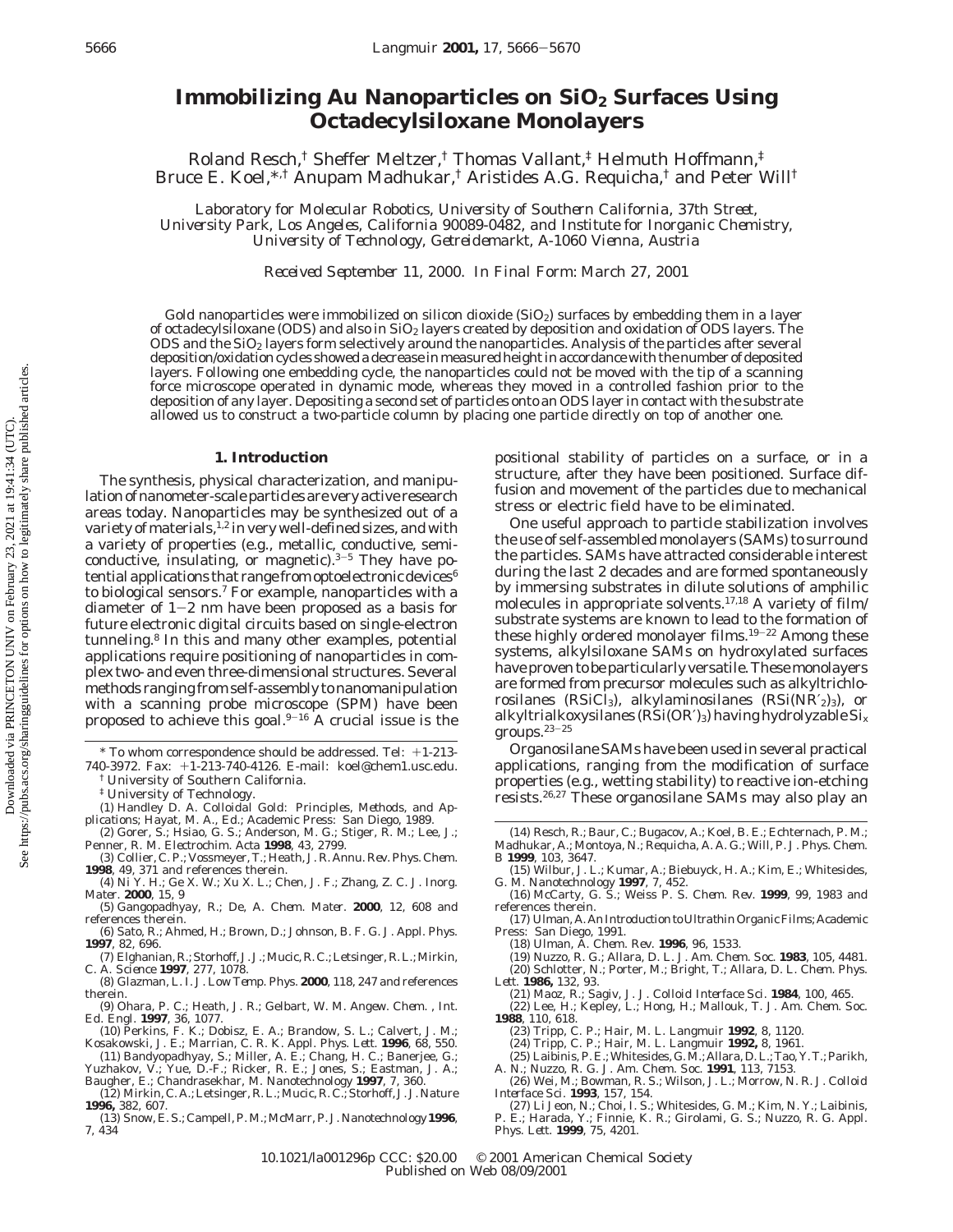## *Immobilizing Au Nanoparticles on SiO2 Surfaces Langmuir, Vol. 17, No. 18, 2001* 5667

important role in the construction of future electronic devices because the hydrocarbon chain can be oxidized and removed by a combined UV/ozone exposure to form an ultrathin film of silicon dioxide  $(SiO<sub>2</sub>)$ . A controlled, layer-by-layer growth can be achieved because of the self-limiting nature of the organosilane deposition.<sup>28</sup>

In this paper, we present a strategy to immobilize gold nanoparticles on  $SiO<sub>2</sub>$  surfaces by embedding them into a layer of octadecylsiloxane (ODS) and multiple layers of  $SiO<sub>2</sub>$  created by deposition and hydrocarbon oxidation of ODS SAMs. This strategy was used to construct a twoparticle column by first depositing and embedding a set of particles and then depositing a second set of particles and placing one of these by directed nanomanipulation on top of a previously embedded particle.

#### **2. Experimental Section**

Colloidal gold particles (EM.GC15, Ted Pella Inc.) with a nominal diameter of 5 nm were chemically modified with hexanethiol and transferred to a toluene phase. A 2 *µ*L portion of dodecanthiol was added to a two-phase system of 10 mL of aqueous, colloidal solution and 10 mL of toluene. After the flask was shaken for 2 min, the red color of the aqueous phase was transferred to the organic phase indicating the replacement of the chloride ion shell of the gold particles by a nonpolar thiol shell. Subsequently, a 10  $\mu$ L gold particle solution was added to the two-phase system to minimize the amount of "free" thiols in the organic phase. Treatment with hexanethiol changed $^{3,29,30}$  the average diameter of the particles to approximately  $5.4 \pm 1.4$  nm as determined by scanning force microscope (SFM) height measurements.31 In general, the size uniformity of the particles changes and the average particle size exhibits a larger deviation than the original, chlorine-stabilized particles (coefficient of variation <15% as analyzed by the manufacturer). The modification of particles following this recipe also results in the formation of agglomerates of particles in solution, and the appearance of agglomerates becomes pronounced with time (due to "aging of the solution"). Therefore, a fresh solution of thiolated colloids, usually diluted by a factor of 20-50, was prepared before every experiment.

The Si substrates were treated prior to deposition in an UV/ ozone chamber for 15 min to ensure a sufficiently thick, clean SiO<sub>2</sub> layer for silane deposition. Subsequently, a drop of 10  $\mu$ L of the particle solution was placed onto the  $Si/SiO<sub>2</sub>$  substrates and the toluene was evaporated. After evaporation of the solvent, the samples were rinsed with an excess of toluene and "blowdried" with nitrogen. The deposition of ODS was achieved by immersing the substrates into a  $5 \times 10^{-4}$  M solution of octadecyltrichlorosilane (OTS, Aldrich, 95%) in toluene. Subsequently, the samples were rinsed with toluene, acetone, and ethanol and then dried in a stream of pure nitrogen. The ODS layer on the sample was subsequently oxidized by exposure in an UV/ozone chamber for 10 min.

Imaging and manipulation experiments were carried out by using an Autoprobe CP atomic force microscope (AFM) (Park Scientific Instruments) operated in a dynamic mode in air using triangularly shaped silicon cantilevers (Park Scientific Instruments, 13.0 N  $m^{-1}$  spring constant, and 340 kHz resonance frequency). The setup that we use for nanomanipulation with a SFM has been previously described.32-<sup>34</sup> It is based on Probe

- Tang, S.-L.; Natan, M. J. *Anal. Chem.* **1997**, *69*, 471. (32) Resch, R.; Bugacov, A.; Baur, C.; Gazen, B. C.; Koel, B. E.;
- 

Madhukar, A.; Requicha, A. A. G.; Will, P. *Appl. Phys. A* **1998**, *67*, 265. (33) Resch, R.; Baur, C.; Bugacov, A.; Koel, B. E.; Madhukar, A.; Requicha, A. A. G. *Langmuir* **1998**, *14*, 6613.

(34) Baur, C.; Bugacov, A.; Koel, B. E.; Madhukar, A.; Montoya, N.; Ramachandran, T. R.; Requicha, A. A. G.; Resch, R.; Will, P. *Nano-technology* **1998**, *9*, 360.



**Figure 1.** Sequence of  $500 \times 500$  nm<sup>2</sup> SFM images displaying areas of a  $SiO<sub>2</sub>/nanoparticle sample: A, after deposition of an$ ODS layer; B, after oxidation of the hydrocarbon present in ODS. The change in the height of the particles is displayed in the corresponding linescans  $\tilde{C}$  and D. The scan size is  $1 \times 1 \mu m^2$ and the height scale in the images is (A) 2 nm and (B) 3.5 nm from black to white, respectively.

Control Software (PCS) developed in our group and built upon the application programming interface (API) provided by PSI.

### **3. Results and Discussion**

Gold nanoparticles were initially deposited in a random manner at a low coverage (density) on the  $SiO<sub>2</sub>$  substrate. Although there are techniques known for the deposition of gold particle monolayers<sup>37,38</sup> and multilayers<sup>39</sup> with controlled interparticle distances on derivatized surfaces, the interparticle distance is largely irrelevant for our purposes except that a low density is crucial for precise manipulation.

Because the particles are electrically neutral and no adhesive layer is used,  $35,36$  there is no chemical or electrostatic interaction between the substrate and the particle, i.e., they are physisorbed on the surface. Closepacked arrays of alkanethiol-capped gold nanoparticles on a "naked"  $SiO<sub>2</sub>$  substrate have been shown to be mechanically stable.40 However, as a result of the weak interaction between the substrate and single particles in experiments, imaging with the SFM even in dynamic mode requires carefully selected setup parameters.<sup>41</sup>

The randomly deposited gold nanoparticles had a height of  $\sim$ 5.4  $\pm$  1.5 nm as measured by the SFM (images not shown). Figure 1 shows SFM images of the sample after deposition of an ODS layer, panel A and after oxidation of the ODS layer by a UV/ozone treatment for 10 min, panel B. The scan area was  $500 \times 500$  nm<sup>2</sup> in both images.

<sup>(28)</sup> Brunner, H.; Vallant, T.; Mayer, U.; Hoffmann, H. *Langmuir* **1996**, *12*, 4614.

<sup>(29)</sup> Laibins, P. E.; Nuzzo, R. G.; Whitesides G. M. *J. Phys. Chem.* **1992**, *96*, 5097.

<sup>(30)</sup> Terrill, R. H.; Postlethwaite, T. A.; Chen, C.-H.; Poon, C.-D.; Terzis, A*. J. Am. Chem. Soc.* **1995**, *117*, 12537. (31) Grabar, K. C.; Brown, K. R.; Keating, C. D.; Stranick, S. J.;

<sup>(35)</sup> Andres, R. P.; Bielefeld, J. D.; Henderson, J. I.; Janes, D. B.; Kolagunta, V. R.; Kubiak, C. P.; Mahoney, W. J.; Osifchin, R. G. *Science* **1996**, *273*, 1690.

<sup>(36)</sup> Gutierrez-Wing, C.; Santiago, P.; Ascencio, J. A.; Camacho, A.; Jose-Yacaman, M. *Appl. Phys. A* **2000**, *71*, 237. (37) Musick, M. D.; Grabar, K. C.; Smith, P. C.; Davis, J. A.; Walter,

D. G.; Jackson, M. A.; Guthrie, A. P.; Natan, M. J. *J. Am. Chem. Soc.* **1996**, *118*, 1148.

<sup>(38)</sup> Doron, A.; Katz, E.; Villner, I. *Langmuir* **1995**, *11*, 1313.

<sup>(39)</sup> Musick, M. D.; Pena, D. J.; Botsko, S. L.; McEvoy, T. M.; Richarson, J. N.; Natan, M. J. *Langmuir* **1999**, *15*, 844.

<sup>(40)</sup> Tsutsui, G.; Huang, S.; Sakaue, H.; Shingubara, S.; Takahagi, T. *Jpn. J. Appl. Phys.* **1999**, *38*, L1488. (41) Rolandi, M.; Scott, K.; Wilson, E. G.; Meldrum, F. C. *J. Appl.*

*Phys.* **2001**, *89*, 1588.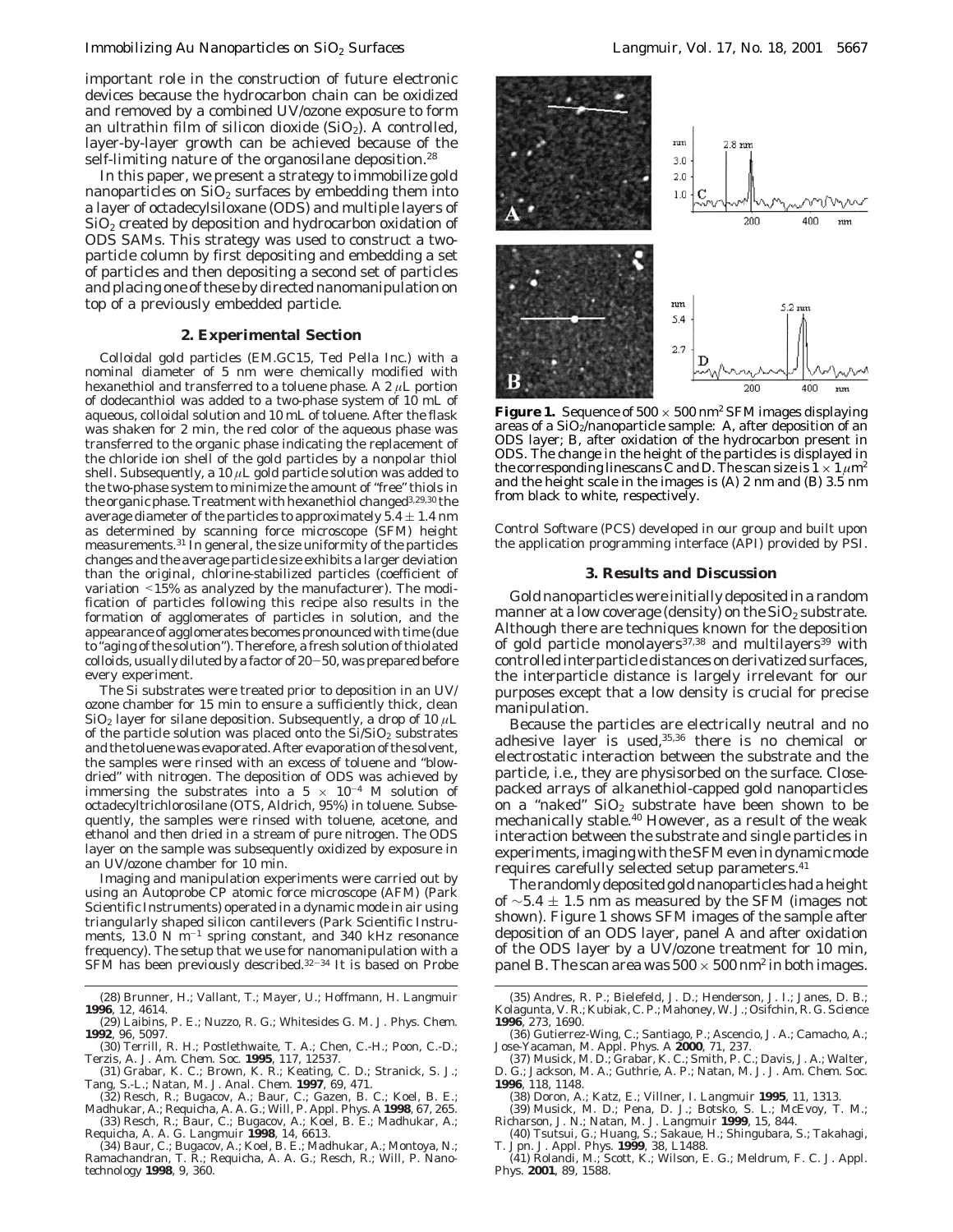

**Figure 2.** SFM image showing the effect of OTS deposition on a nanoparticle/ $SiO_2$  substrate in high humidity (80%) conditions. This image reveals large islands of ODS and agglomerations of particles in areas where no ODS was deposited. The arrows mark individual particles that were found in areas where ODS was present.

Figure 1A shows an area of the sample which is completely covered with an ODS layer. The linescan in Figure 1C indicates that the height measured for the particles above the coated substrate decreased to 2.8  $\pm$ 1.0 nm. This is consistent with our other experiments, since the height of one monolayer of ODS is  $\sim$ 2.7 nm.<sup>28,42</sup> Parts B and D of Figure 1 show that the measured height of the particles increased to  $5.2\pm1.3$  nm after hydrocarbon oxidation of the ODS layer. Again, this result is as expected, because the thickness of one layer of  $SiO<sub>2</sub>$  is  $\sim$ 2.75 Å.<sup>24</sup> Furthermore, the fact that these particles could not be moved subsequently by SFM manipulation indicates that they were embedded in a  $SiO<sub>2</sub>$  layer generated by the oxidation treatment.

To ensure that the  $\sim$ 5 nm features in Figure 1 were not OTS aggregates, we used the same deposition procedure to deposit an ODS monolayer on a clean Si substrate without gold nanoparticles on it. The modified substrate was analyzed by contact angle measurements to show that the SAM deposition took place. We imaged the sample by using the SFM (images not shown) after the ODS deposition, and we did not see any nanometer-scale features on the substrate. These results are also supported by the previous work by Vallant et al.<sup>42</sup> and Resch et al.<sup>43</sup> who investigated the ODS/Si system using SFM, IR, and ellipsometry in situ and ex situ.

Special consideration has to be given to sample preparation, e.g., to the amount of surface water and water content of the OTS solution. Recently, it has been shown that the deposition of ODS is influenced by the amount of water in the solution.42 In general, higher water content leads to the deposition of larger islands of ODS. The same trend was observed with the deposition of the ODS layer on a  $SiO<sub>2</sub>$  surface in high humidity. Figure 2 shows a SFM image of a nanoparticle/ $SiO_2$  substrate treated with OTS



**Figure 3.** SFM image, A, and corresponding line scans, B and C, recording the embedding of Au nanoparticles in layers of  $SiO<sub>2</sub>$  by successive ODS deposition and oxidation cycles. The maximum height difference between uncovered and covered areas was measured to be 1.6 nm, corresponding to six layers of  $SiO_2$ . The scan size is 500  $\times$  500 nm<sup>2</sup>, and the height scale is 3 nm from black to white.

for 40 s in 80% humidity. This image reveals large islands of ODS and agglomerations of particles in areas where no ODS was deposited. Very few individual particles were found in areas where ODS was present (as marked by the arrows), and the density of particles decreased as well. This indicates that most of the nanoparticles were displaced from their original positions by the deposition and formation of large ODS islands.

Figure 3A shows a SFM image of an Au-nanoparticles/  $SiO<sub>2</sub>$  sample that has undergone six ODS deposition/ oxidation cycles according to Chart 1. In each cycle, the sample was immersed in the OTS deposition solution for 2 h. The area displayed was found close to the edge of the Si substrate where the ODS deposition was not homogeneous, probably because of handling of the substrate between cycles. In these areas the thickness of the oxidized ODS layer on the original  $SiO<sub>2</sub>$  can be measured. The height of the layer according to the line scan displayed in Figure 3B was 1.6 nm, in good agreement with the expected thickness of 1.65 nm, i.e., 6 times the thickness of one layer of  $SiO<sub>2</sub>$  (2.75 Å<sup>24</sup>). The particles marked as "a" and "b" are located in an "uncovered" area and exhibit the same height of ∼6.0 nm. Particle b is close to the edge of the deposited  $SiO_2$ . The particles marked as "c" and "d" are located in the middle of this layer and have a height of ∼4.5 nm as shown in the line scan displayed in Figure 3C.

Additionally, the growth of the ODS layer was monitored with external reflection infrared spectroscopy and ellipsometry. Results from these studies are given in Table 1 and reveal a uniform layer-by-layer growth with each deposition/oxidation cycle. Previously, Brunner et al.<sup>28</sup>

<sup>(42)</sup> Vallant, T.; Brunner, H.; Mayer, U.; Hoffmann, H.; Leitner, T.;

Resch, R.; Friedbacher, G. *J. Phys. Chem. B* **1998**, *102,* 7190.<br>(43) Resch, R.; Grasserbauer, M.; Friedbacher, G.; Vallant, T.;<br>Brunner, H.; Mayer, U.; Hoffmann, H. *Appl. Surf. Sci.* **1999**, *140*, 168.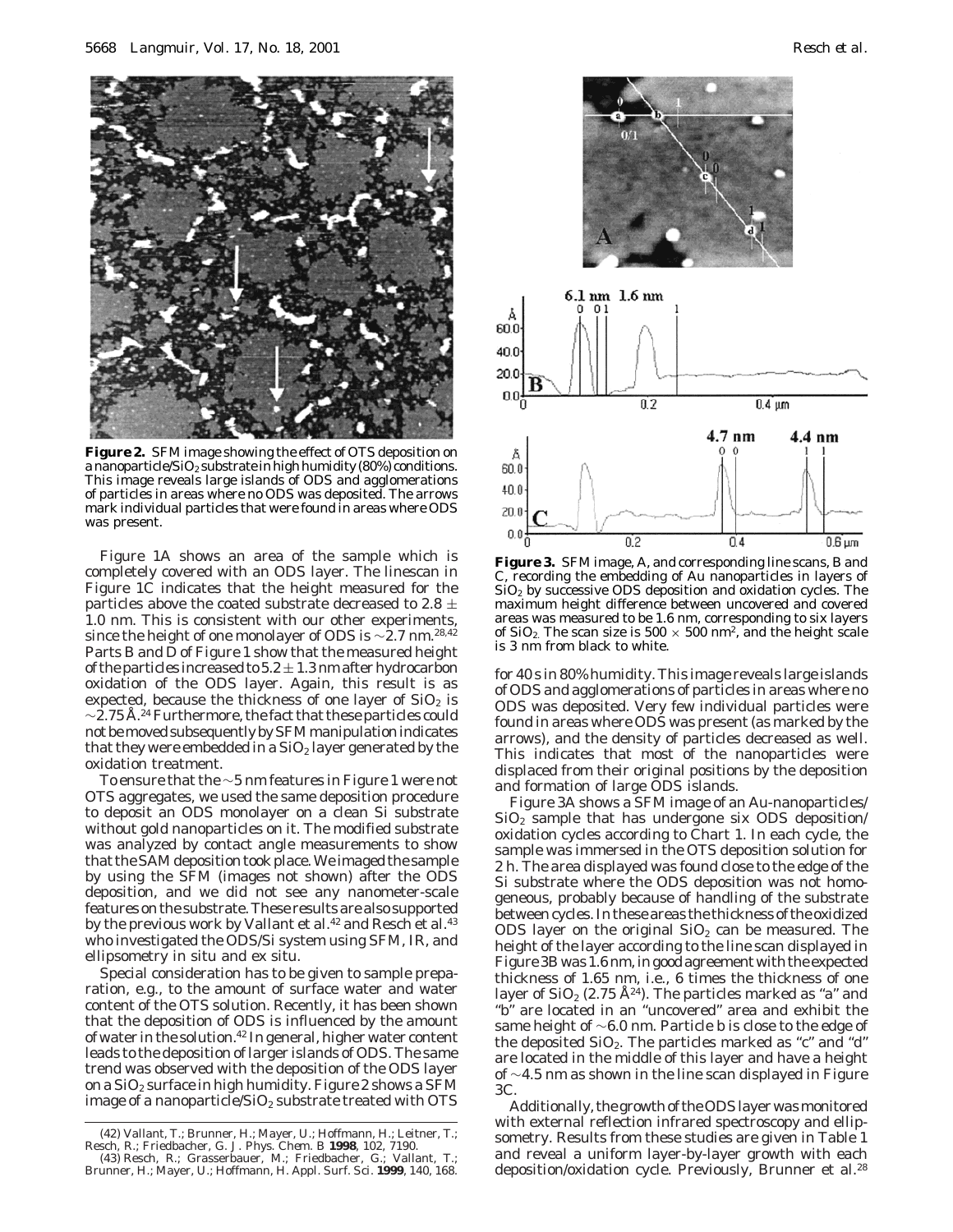**Chart 1. Schematic View of the Embedding** Procedure of Nanoparticles in a SiO<sub>2</sub> Matrix As **Presented in Figure 3**



**Table 1. Thickness of SiO2 Layers after Several Successive Deposition/Oxidation Cycles As Measured by Ellipsometry**

|                              |                                   | ັ                                             |
|------------------------------|-----------------------------------|-----------------------------------------------|
| no. of depn/<br>oxidn cycles | thickness of<br>$SiO_x$ layer (Å) | increase in thickness<br>of $SiO_x$ layer (Å) |
|                              | 19.2                              |                                               |
|                              | 21.9                              | 2.7                                           |
| 2                            | 24.4                              | 2.5                                           |
| 3                            | 27.5                              | 3.1                                           |
| 4                            | 30.5                              | 3.0                                           |
| 5                            | 33.4                              | 2.9                                           |
| 6                            | 36.1                              | 2.7                                           |
|                              |                                   | $\Sigma = 16.9$                               |
|                              |                                   |                                               |

## **Chart 2. Schematic View of the Construction of a Two-Particle, Upright Column As Displayed in Figure**



grew  $SiO<sub>2</sub>$  films with complete and uniform layer-by-layer growth using up to 23 deposition/oxidation cycles.

In principle, it should be possible to build 3-D nanostructures by using a strategy of embedding and immobilizing nanoparticles. Chart 2 illustrates the construction of a vertical column by utilizing layers of particles. Figure 4 shows a demonstration experiment along these lines. A series of SFM images show the same



**Figure 4.** SFM images and corresponding line scans displaying the successful construction of a two-particle, upright column by pushing particle "1" on top of particle "2". The scan size is  $600 \times 600$  nm<sup>2</sup>, and the height scale is 6 nm from black to white.

area before, A, and after manipulation, C and E, of a second set of nanoparticles that was deposited onto a modified  $SiO<sub>2</sub>$  substrate containing nanoparticles and ODS. The areas where the ODS layer was not complete show a smaller film thickness. This is recorded in the SFM image in Figure 4A where a few uncovered areas of the  $SiO<sub>2</sub>$ substrate, mostly around the particles, can be observed. The particle marked "2" with the black arrow is embedded in the ODS layer, while the particles marked "1" and "3" were deposited subsequently and sit "on top" of the ODS layer. The height of particle "2" is 4.0 nm with respect to the ODS layer (Figure 4B) and 5.3 nm with respect to an uncovered area. This establishes (i) that the ODS layer was not complete because its thickness is smaller than the 2.7 nm value for a complete layer and (ii) that the particles were not substantially modified by the ODS since their height was essentially unchanged. Then, particle "1" was manipulated with the SFM and placed on top of particle "2", forming a vertical column as recorded in Figure 4C. The line scan displayed in Figure 4D gives the height of this column as 9.5 nm with respect to the ODS layer. Afterward, the particles comprising the column were again separated by manipulation, as recorded in Figure 4E.

## **4. Concluding Remarks**

The mechanical stability of nanoparticles deposited on a surface is a crucial issue for potential applications of nanoparticles as active components of future devices. The strategy presented in this paper successfully immobilizes gold nanoparticles on  $SiO<sub>2</sub>$  surfaces by embedding them in a layer of ODS. Mechanical nanomanipulation experiments with an SFM showed that the embedded particles were not movable under the same manipulation conditions that were successful prior to the embedding. Furthermore,